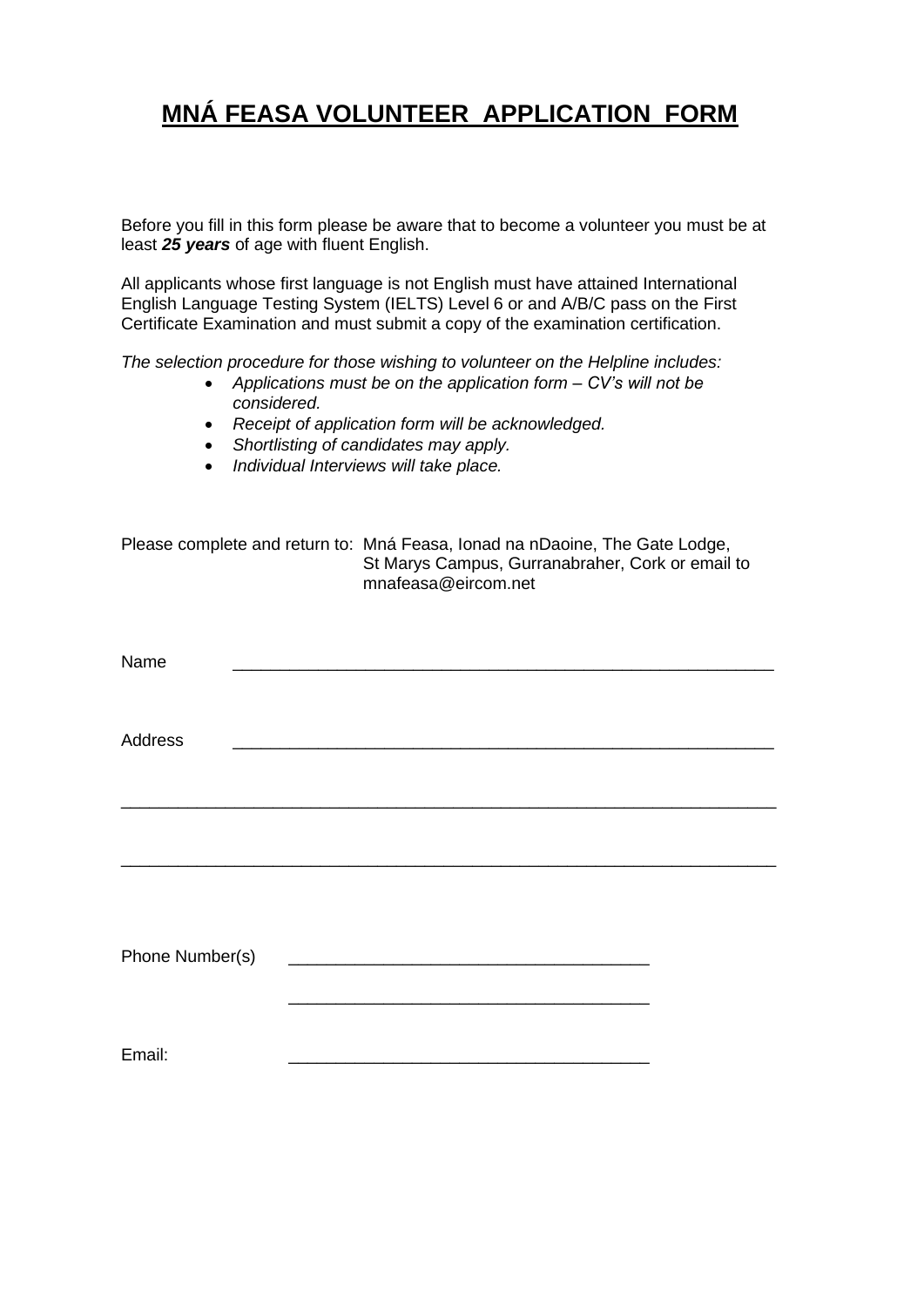- 1. Where did you hear of Mná Feasa?
- 2. Why do you want to become a volunteer with Mna Feasa?
- 3. Are you involved in voluntary work with any other group? If so, which groups?
- 4. What qualities do you feel you can offer Mná Feasa?
- 5. How would you define violence against women?
- 6. Why do you think men abuse women?

## Comment briefly on the following statements:-

- (a) If a woman is being beaten by her husband/partner she must have provoked it.
- (b) You shouldn't interfere in the domestic affairs of a family.
- (c) It mustn't be that bad if the woman stays.
- (d) Alcohol causes physical abuse.